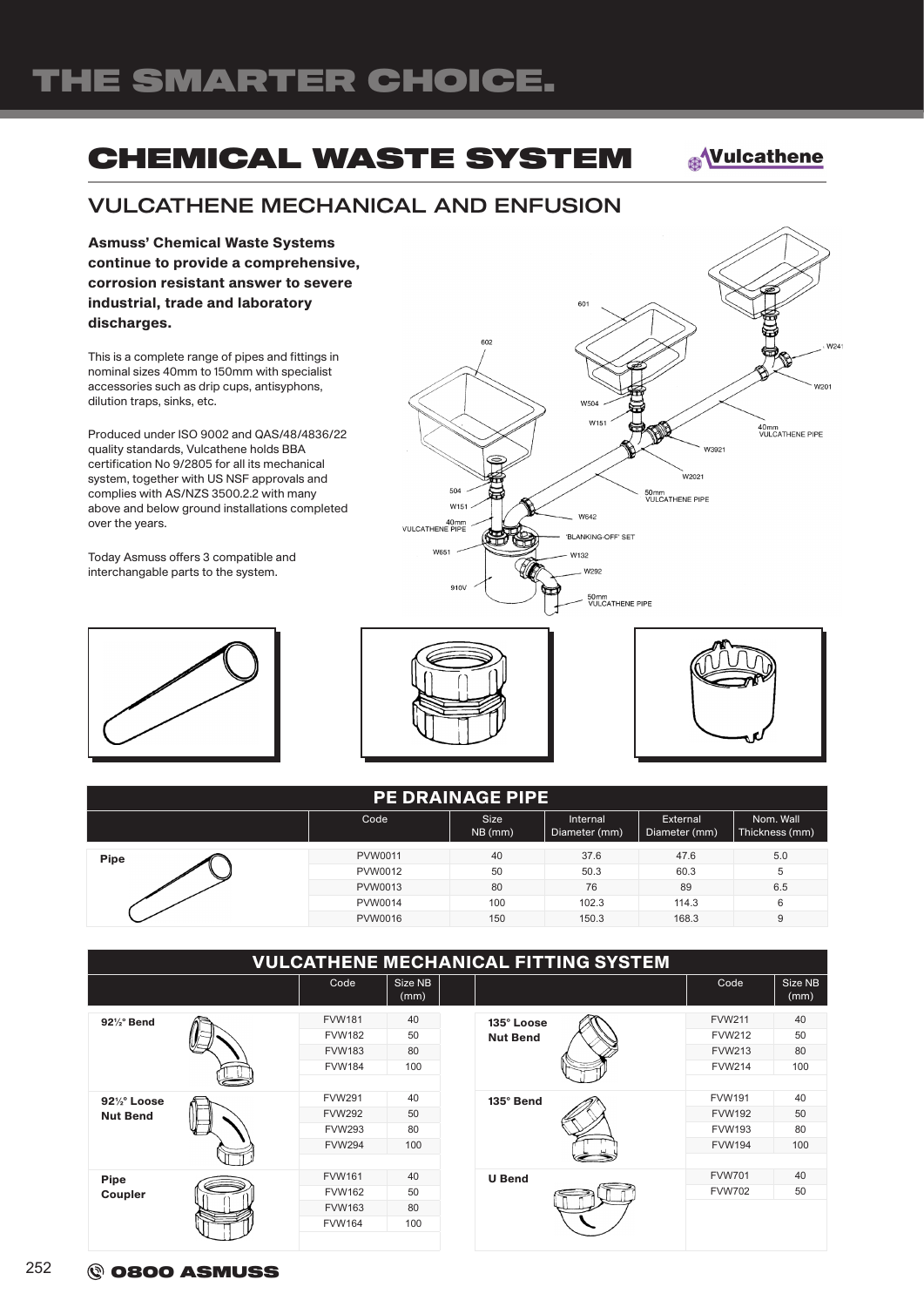

### CHEMICAL WASTE SYSTEM

**<u><sup><sup></sub></sup>Vulcathene</sub>**</u></sup>

### VULCATHENE MECHANICAL AND ENFUSION

|                                  |                                |                 | <b>VULCATHENE MECHANICAL FITTING SYSTEM</b> |               |                 |
|----------------------------------|--------------------------------|-----------------|---------------------------------------------|---------------|-----------------|
|                                  | Code                           | Size NB<br>(mm) |                                             | Code          | Size NB<br>(mm) |
| 921/2° Equal<br><b>Sweep Tee</b> | <b>FVW201</b>                  | 40              | 21/2" FI to Pipe                            | <b>FVW132</b> | 50              |
|                                  | <b>FVW202</b>                  | 50              | Coupler                                     |               |                 |
|                                  | <b>FVW203</b>                  | 80              |                                             |               |                 |
|                                  | <b>FVW204</b>                  | 100             |                                             |               |                 |
|                                  |                                |                 | 11/4" FI to 11/2" MI                        | <b>FVW121</b> | 40              |
| 921/2° Reduced                   | FVW2021                        | 50 x 40         | <b>BSP Reducer</b>                          |               |                 |
| <b>Branch Tee</b>                |                                |                 |                                             |               |                 |
|                                  |                                |                 | FI to Pipe<br>Coupler                       | <b>FVW271</b> | 40 x 11/4"      |
| 45° Single                       | <b>FVW371</b>                  | 40              |                                             |               |                 |
| Wye                              | <b>FVW372</b>                  | 50              |                                             |               |                 |
|                                  | <b>FVW373</b>                  | 80              |                                             |               |                 |
|                                  | <b>FVW374</b>                  | 100             | <b>Beaded Glass</b>                         | <b>FVW451</b> | 40              |
|                                  |                                |                 | <b>Adaptor</b>                              | <b>FVW452</b> | 50              |
|                                  |                                |                 |                                             | <b>FVW453</b> | 80              |
| 45° Double                       | <b>FVW381</b><br><b>FVW382</b> | 40<br>50        |                                             |               |                 |
| Wye                              | <b>FVW383</b>                  | 80              | <b>Thermal Stress</b>                       | <b>FVW801</b> | 40              |
|                                  | <b>FVW384</b>                  | 100             | <b>Relief Unit</b>                          | <b>FVW802</b> | 50              |
|                                  |                                |                 |                                             |               |                 |
| <b>Reducing Coupler/Adaptor</b>  | FVW3921                        | 50x40           |                                             |               |                 |
|                                  | FVW3931                        | 80x40           |                                             |               |                 |
|                                  | FVW3932                        | 80x50           | <b>Thermal Stress</b>                       | <b>FVW803</b> | 80              |
|                                  | FVW3941                        | 100x40          | <b>Relief Unit</b>                          | <b>FVW804</b> | 100             |
|                                  | FVW3942                        | 100x50          |                                             |               |                 |
|                                  | FVW3943                        | 100x80          |                                             |               |                 |
| <b>MI</b> to Pipe                | <b>FVW141</b>                  | 40 x 11/2"      |                                             |               |                 |
| Coupler                          | <b>FVW142</b>                  | 50 x 2"         | <b>Access Pipe</b>                          | <b>FVW902</b> | 50              |
|                                  |                                |                 | (Spigot Ends)                               | <b>FVW903</b> | 80              |
|                                  |                                |                 |                                             | <b>FVW904</b> | 100             |
|                                  |                                |                 |                                             |               |                 |
| <b>FI to Pipe</b>                | <b>FVW151</b>                  | 40              |                                             |               |                 |
| Coupler                          | <b>FVW152</b>                  | 50              | <b>BS Table D</b>                           | FVWTD1        | 40              |
|                                  |                                |                 | Flange                                      | FVWTD2        | 50              |
|                                  |                                |                 |                                             | FVWTD3        | 80              |
|                                  |                                |                 |                                             | FVWTD4        | 100             |
|                                  |                                |                 |                                             |               |                 |

| <b>VULCATHENE ACCESSORIES</b> |                |                 |                     |               |                 |  |  |  |
|-------------------------------|----------------|-----------------|---------------------|---------------|-----------------|--|--|--|
|                               | Code           | Size NB<br>(mm) |                     | Code          | Size NB<br>(mm) |  |  |  |
| <b>No Heat Olive</b>          | <b>FVW2211</b> | 40              | <b>Spanner</b>      | <b>FVW361</b> | 40              |  |  |  |
|                               | <b>FVW2221</b> | 50              |                     | <b>FVW362</b> | 50              |  |  |  |
|                               | FVW2231        | 80              |                     | <b>FVW363</b> | 80              |  |  |  |
|                               | <b>FVW2241</b> | 100             |                     | <b>FVW364</b> | 100             |  |  |  |
| <b>Nut</b>                    | <b>FVW231</b>  | 40              | <b>Cutting Tool</b> | <b>FVW261</b> | 40              |  |  |  |
|                               | <b>FVW232</b>  | 50              |                     | <b>FVW262</b> | 50              |  |  |  |
|                               | <b>FVW233</b>  | 80              |                     | <b>FVW263</b> | 80              |  |  |  |
|                               | <b>FVW234</b>  | 100             |                     | <b>FVW264</b> | 100             |  |  |  |
|                               |                |                 | <b>Vulcathene</b>   | <b>FVWLP</b>  |                 |  |  |  |
| <b>Blanking-Off</b>           | <b>FVW241</b>  | 40              | Lubricant           |               |                 |  |  |  |
| Plug                          | <b>FVW242</b>  | 50              | Valledhane          |               |                 |  |  |  |
|                               | <b>FVW243</b>  | 80              |                     |               |                 |  |  |  |
|                               | <b>FVW244</b>  | 100             |                     |               |                 |  |  |  |
|                               |                |                 |                     |               |                 |  |  |  |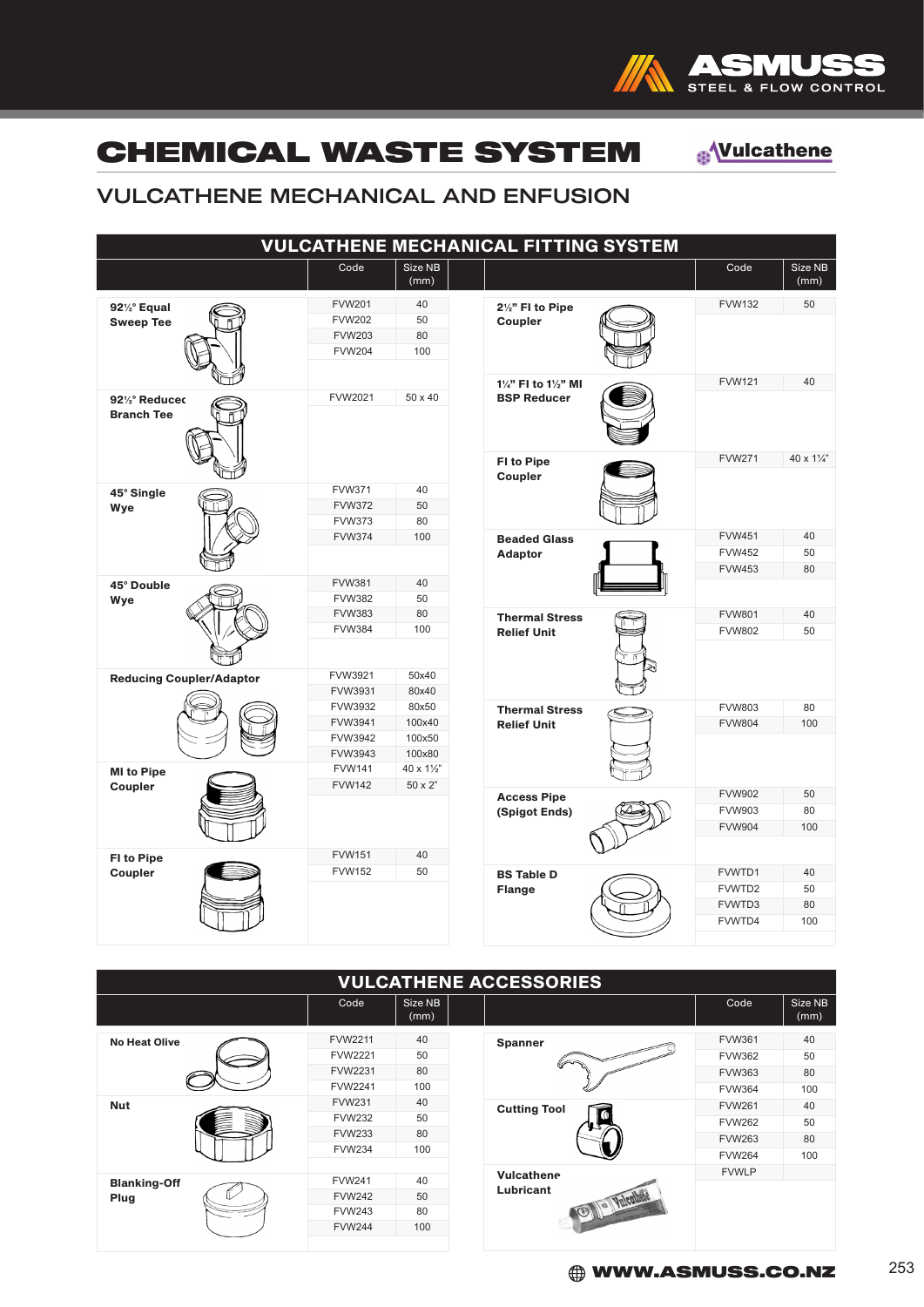### CHEMICAL WASTE SYSTEM

**<u><sup><sup></sub></sup>Vulcathene</mark>**</u></sup>

### VULCATHENE MECHANICAL AND ENFUSION

| <b>VULCATHENE TRAPS, WASTES, SINKS AND ACCESSORIES</b>                              |                                                   |                 |                                                                           |                                                                                             |                                                 |  |  |
|-------------------------------------------------------------------------------------|---------------------------------------------------|-----------------|---------------------------------------------------------------------------|---------------------------------------------------------------------------------------------|-------------------------------------------------|--|--|
|                                                                                     | Code                                              | Size NB<br>(mm) |                                                                           | Code                                                                                        | Size NB<br>(mm)                                 |  |  |
| <b>Dilution Recovery</b><br>Trap, 4.5 litre                                         | <b>FVW612</b>                                     | 50              | <b>Sink (Injection Moulded)</b><br>496 x 214 x 171mm<br>552 x 400 x 238mm | <b>FVW601S</b><br><b>FVW602</b>                                                             | 40<br>40                                        |  |  |
| <b>Anti-Siphon</b><br><b>Bottle Trap</b><br><b>PP</b>                               | <b>FVW561</b>                                     | 40              | <b>Sink (Vacuum Formed)</b>                                               | FVW6041<br><b>FVW6042</b><br><b>FVW6044</b>                                                 | 40<br>40<br>40                                  |  |  |
| <b>Anti-Siphon</b><br><b>Bottle Trap</b><br><b>Glass Base</b>                       | <b>FVW571</b>                                     | 40              | Order wastes separately<br><b>Trough</b>                                  | FVW6051                                                                                     | 40                                              |  |  |
| <b>Anti-Syphon Dilution</b><br><b>Recovery Trap</b><br>2.3 litre, PP                | <b>FVW681</b>                                     | 40              | 403 x 190mm<br>Running<br><b>Trough</b>                                   | <b>FVW603</b>                                                                               |                                                 |  |  |
| <b>Anti-Syphon Dilution</b><br><b>Recovery Trap</b><br>2.3 litre, Glass Base        | <b>FVW691</b>                                     | 40              | Size to order<br><b>Wastes</b><br><b>Unslotted</b>                        | FVW504/32X63<br>FVW504/40X63<br>FVW504/40X89                                                | 32x63<br>40x63<br>40x89                         |  |  |
| <b>Clay Trap</b>                                                                    | <b>FVW915</b>                                     |                 | or Slotted<br><b>Plug and Chain</b>                                       | FVW504/50X89<br>FVW504S/32X63<br>FVW504S/40X63<br>FVW504S/40X89<br>FVW504S/50X89<br>FVW5081 | 50x89<br>32x63<br>40x63<br>40x89<br>50x89<br>32 |  |  |
| <b>Circular Drip Cup</b><br>Small - 102mm dia.<br>Large - 168mm dia.                | <b>FVW501</b><br><b>FVW500</b>                    | 40<br>40        | <b>Assemblies</b>                                                         | <b>FVW5082</b><br>FVW5083                                                                   | 40<br>50                                        |  |  |
|                                                                                     |                                                   |                 | <b>Overflow Assemblies</b>                                                | <b>FVW509</b>                                                                               |                                                 |  |  |
| <b>Oval Drip Cup</b><br>Small - 175 x 102mm<br>Large - 264 x 111mm<br>- 264 x 117mm | <b>FVW497</b><br><b>FVW499B</b><br><b>FVW499W</b> | 40<br>40<br>40  | (waste is not included)                                                   |                                                                                             |                                                 |  |  |
| - 305 x 152mm                                                                       | <b>FVW499T</b>                                    | 40              | <b>Standing Waste Tubes</b><br>Plain                                      | FVW5071<br>FVW5073<br>FVW5075<br><b>FVW5077</b>                                             | 32x140<br>32x180<br>40x140<br>40x180            |  |  |
| P and S Traps can be easily configured from Fittings:                               |                                                   |                 |                                                                           | FVW5079                                                                                     | 50x225                                          |  |  |

P Trap = 1 x U Bend + 1 x 92.5º Loose Nut Bend S Trap = 1 x U Bend + 2 x 92.5º Loose Nut Bends